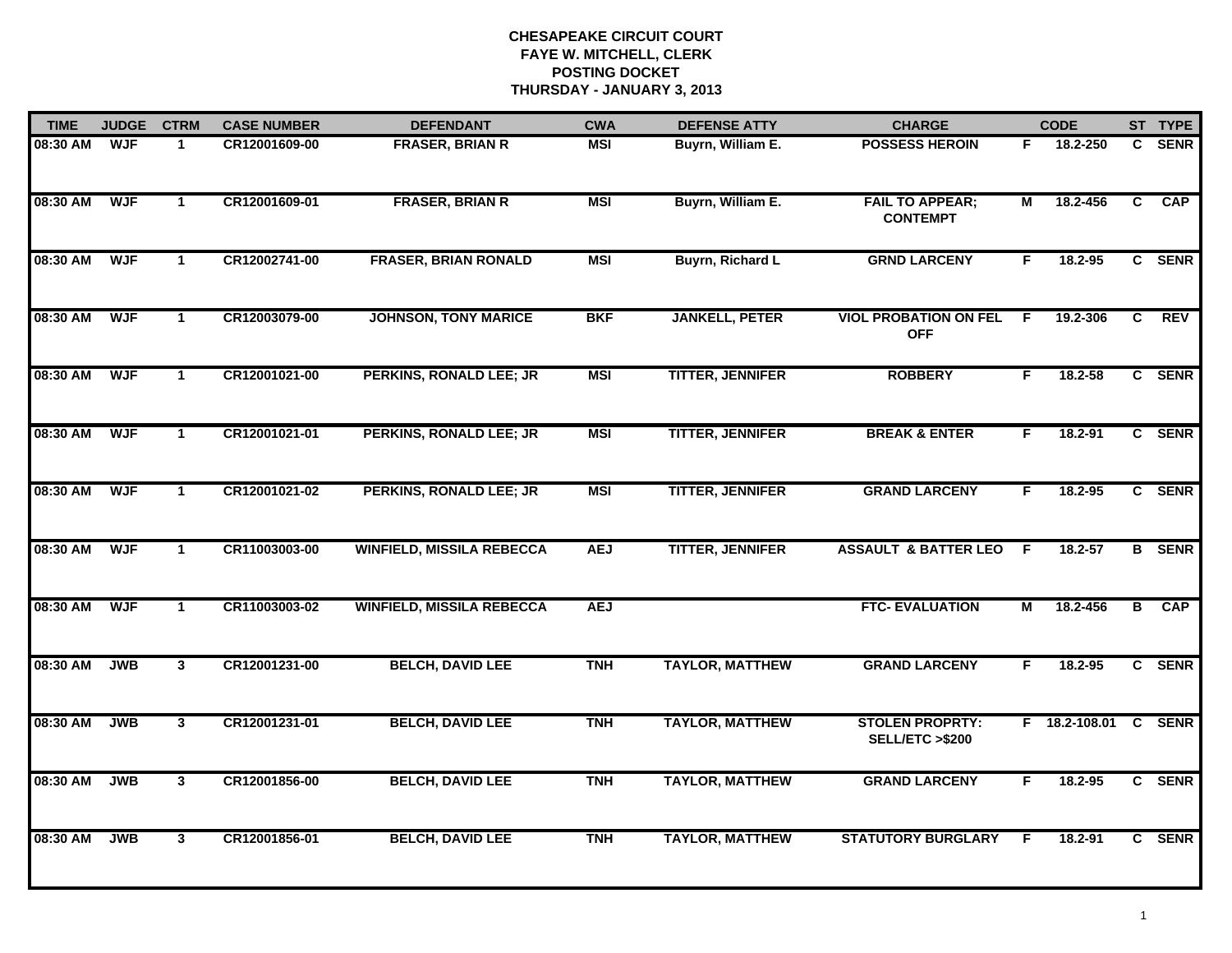| <b>TIME</b> | <b>JUDGE</b> | <b>CTRM</b>             | <b>CASE NUMBER</b> | <b>DEFENDANT</b>               | <b>CWA</b>     | <b>DEFENSE ATTY</b>     | <b>CHARGE</b>                                          |    | <b>CODE</b> |                | ST TYPE     |
|-------------|--------------|-------------------------|--------------------|--------------------------------|----------------|-------------------------|--------------------------------------------------------|----|-------------|----------------|-------------|
| 08:30 AM    | <b>JWB</b>   | 3                       | CR12001856-02      | <b>BELCH, DAVID LEE</b>        | <b>TNH</b>     | <b>TAYLOR, MATTHEW</b>  | <b>STATUTORY BURGLARY</b>                              | E  | 18.2-91     | C.             | <b>SENR</b> |
| 08:30 AM    | <b>JWB</b>   | 3 <sup>1</sup>          | CR12001856-03      | <b>BELCH, DAVID LEE</b>        | <b>TNH</b>     | <b>TAYLOR, MATTHEW</b>  | <b>GRAND LARCENY</b>                                   | F. | 18.2-95     |                | C SENR      |
| 08:30 AM    | <b>JWB</b>   | $\overline{3}$          | CR12001856-04      | <b>BELCH, DAVID LEE</b>        | <b>TNH</b>     | <b>TAYLOR, MATTHEW</b>  | STOLEN PROP W/INTENT TO F 18.2-108.01<br><b>SELL</b>   |    |             |                | C SENR      |
| 08:30 AM    | <b>JWB</b>   | $\mathbf{3}$            | CR12001856-05      | <b>BELCH, DAVID LEE</b>        | <b>TNH</b>     | <b>TAYLOR, MATTHEW</b>  | STOLEN PROP W/INTENT TO F 18.2-108.01 C<br><b>SELL</b> |    |             |                | <b>SENR</b> |
| 08:30 AM    | <b>JWB</b>   | $\mathbf{3}$            | CR09004095-00      | <b>BROOKS, DONTE LAVELL</b>    | <b>WHC</b>     | Broccoletti, James O.   | <b>POSSESS COCAINE</b>                                 | F. | 18.2-250    | в              | <b>RE</b>   |
| 08:30 AM    | <b>JWB</b>   | $\mathbf{3}$            | CR12001807-00      | <b>HALL, LINARD CORTEZ; JR</b> | <b>SNS</b>     | <b>THOMASSON, BRIAN</b> | <b>GRND LARCENY: &gt;=\$200</b><br><b>NOT PERSN</b>    | F. | 18.2-95     | $\overline{c}$ | <b>MOT</b>  |
| 08:30 AM    | <b>JWB</b>   | $\overline{\mathbf{3}}$ | CR12001807-01      | <b>HALL, LINARD CORTEZ; JR</b> | <b>SNS</b>     | <b>THOMASSON, BRIAN</b> | <b>STATUTORY BURGLARY</b>                              | F. | 18.2-91     | $\overline{c}$ | <b>MOT</b>  |
| 08:30 AM    | <b>JWB</b>   | $\mathbf{3}$            | CR12001807-02      | <b>HALL, LINARD CORTEZ; JR</b> | <b>SNS</b>     | <b>THOMASSON, BRIAN</b> | <b>GRND LARCENY: &gt;=\$200</b><br><b>NOT PERSN</b>    | F. | 18.2-95     | C              | <b>MOT</b>  |
| 08:30 AM    | <b>JWB</b>   | $\mathbf{3}$            | CR12001807-03      | <b>HALL, LINARD CORTEZ; JR</b> | S <sub>N</sub> | <b>THOMASSON, BRIAN</b> | STLN PRPRTY: INT TO SELL F 18.2-108.01<br>$>= $200$    |    |             | C.             | МОТ         |
| 08:30 AM    | <b>JWB</b>   | 3 <sup>1</sup>          | CR12001807-04      | <b>HALL, LINARD CORTEZ; JR</b> | S <sub>N</sub> | <b>THOMASSON, BRIAN</b> | <b>GRAND LARCENY</b>                                   | F  | $18.2 - 95$ | C.             | <b>MOT</b>  |
| 08:30 AM    | <b>JWB</b>   | $\mathbf{3}$            | CR12001807-05      | <b>HALL, LINARD CORTEZ; JR</b> | <b>SNS</b>     | <b>THOMASSON, BRIAN</b> | <b>STATUTORY BURGLARY</b>                              | E  | $18.2 - 91$ | C              | <b>MOT</b>  |
| 08:30 AM    | <b>JWB</b>   | $\overline{3}$          | CR12001807-06      | <b>HALL, LINARD CORTEZ; JR</b> | <b>SNS</b>     | <b>THOMASSON, BRIAN</b> | <b>GRAND LARCENY</b>                                   | F  | 18.2-95     | $\overline{c}$ | <b>MOT</b>  |
| 08:30 AM    | <b>JWB</b>   | $\mathbf{3}$            | CR12001807-07      | <b>HALL, LINARD CORTEZ; JR</b> | <b>SNS</b>     | <b>THOMASSON, BRIAN</b> | STLN PRPRTY: INT TO SELL F 18.2-108.01<br>$>= $200$    |    |             | <b>C</b>       | <b>MOT</b>  |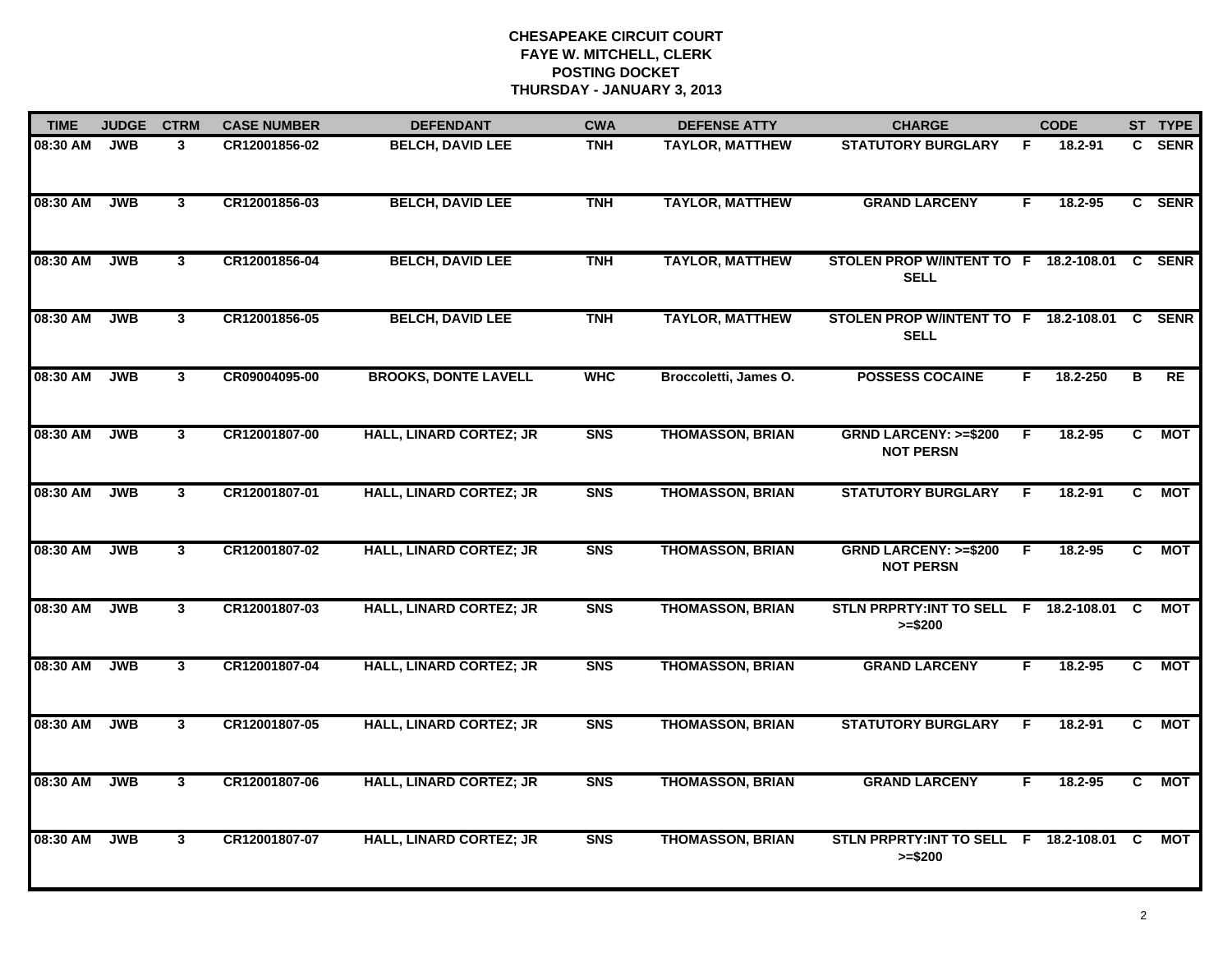| <b>TIME</b> | <b>JUDGE</b> | <b>CTRM</b>    | <b>CASE NUMBER</b> | <b>DEFENDANT</b>               | <b>CWA</b>     | <b>DEFENSE ATTY</b>     | <b>CHARGE</b>                                         |    | <b>CODE</b>     |                         | ST TYPE    |
|-------------|--------------|----------------|--------------------|--------------------------------|----------------|-------------------------|-------------------------------------------------------|----|-----------------|-------------------------|------------|
| 08:30 AM    | <b>JWB</b>   | 3              | CR12001807-08      | HALL, LINARD CORTEZ; JR        | <b>SNS</b>     | <b>THOMASSON, BRIAN</b> | <b>GRAND LARCENY</b>                                  | F. | 18.2-95         | C                       | <b>MOT</b> |
| 08:30 AM    | <b>JWB</b>   | 3 <sup>1</sup> | CR12001807-09      | <b>HALL, LINARD CORTEZ; JR</b> | <b>SNS</b>     | <b>THOMASSON, BRIAN</b> | <b>STATUTORY BURGLARY</b>                             | F. | $18.2 - 91$     | C                       | <b>MOT</b> |
| 08:30 AM    | <b>JWB</b>   | $\mathbf{3}$   | CR12001807-10      | <b>HALL, LINARD CORTEZ; JR</b> | <b>SNS</b>     | <b>THOMASSON, BRIAN</b> | <b>GRAND LARCENY</b>                                  | F. | 18.2-95         | C                       | <b>MOT</b> |
| 08:30 AM    | <b>JWB</b>   | $\mathbf{3}$   | CR12001807-11      | <b>HALL, LINARD CORTEZ; JR</b> | <b>SNS</b>     | <b>THOMASSON, BRIAN</b> | STLN PRPRTY: INT TO SELL F 18.2-108.01 C<br>$>= $200$ |    |                 |                         | МОТ        |
| 08:30 AM    | <b>JWB</b>   | $\mathbf{3}$   | CR12001807-12      | <b>HALL, LINARD CORTEZ; JR</b> | <b>SNS</b>     | <b>THOMASSON, BRIAN</b> | <b>STATUTORY BURGLARY</b>                             | E  | 18.2-91         | C.                      | МОТ        |
| 08:30 AM    | <b>JWB</b>   | $\overline{3}$ | CR12001807-13      | <b>HALL, LINARD CORTEZ; JR</b> | <b>SNS</b>     | <b>THOMASSON, BRIAN</b> | <b>GRAND LARCENY</b>                                  | F. | 18.2-95         | $\overline{\mathbf{c}}$ | <b>MOT</b> |
| 08:30 AM    | <b>JWB</b>   | $\mathbf{3}$   | CR12001807-14      | <b>HALL, LINARD CORTEZ; JR</b> | <b>SNS</b>     | <b>THOMASSON, BRIAN</b> | <b>LARCENY W/INTENT TO</b><br><b>SELL</b>             |    | F 18.2-108.01 C |                         | <b>MOT</b> |
| 08:30 AM    | <b>JWB</b>   | $\overline{3}$ | CR12001807-15      | <b>HALL, LINARD CORTEZ; JR</b> | <b>SNS</b>     | <b>THOMASSON, BRIAN</b> | <b>STATUTORY BURGLARY</b>                             | E  | 18.2-91         | $\overline{c}$          | <b>MOT</b> |
| 08:30 AM    | <b>JWB</b>   | $\mathbf{3}$   | CR12001807-16      | <b>HALL, LINARD CORTEZ; JR</b> | S <sub>N</sub> | <b>THOMASSON, BRIAN</b> | <b>GRAND LARCENY</b>                                  | F  | $18.2 - 95$     | C                       | <b>MOT</b> |
| 08:30 AM    | <b>JWB</b>   | $\mathbf{3}$   | CR12001807-17      | <b>HALL, LINARD CORTEZ; JR</b> | S <sub>N</sub> | <b>THOMASSON, BRIAN</b> | <b>LARCENY OF FIREARM</b>                             | F  | 18.2-95         | C.                      | <b>MOT</b> |
| 08:30 AM    | <b>JWB</b>   | 3 <sup>1</sup> | CR12001807-18      | <b>HALL, LINARD CORTEZ; JR</b> | <b>SNS</b>     | <b>THOMASSON, BRIAN</b> | <b>LARCENY W/INTENT TO</b><br><b>SELL</b>             |    | F 18.2-108.01 C |                         | <b>MOT</b> |
| 08:30 AM    | <b>JWB</b>   | 3 <sup>1</sup> | CR12001807-19      | <b>HALL, LINARD CORTEZ; JR</b> | <b>SNS</b>     | <b>THOMASSON, BRIAN</b> | <b>POSS OF FIREARM BY</b><br><b>FELON</b>             | F. | 18.2-308.2 C    |                         | МОТ        |
| 08:30 AM    | <b>JWB</b>   | $\mathbf{3}$   | CR12001948-00      | <b>HALL, LINARD CORTEZ; JR</b> | <b>SNS</b>     | <b>THOMASSON, BRIAN</b> | <b>APPEAL OF JUVENILE</b><br><b>TRANSFER</b>          | м  | <b>NO DMV</b>   | C                       | <b>MOT</b> |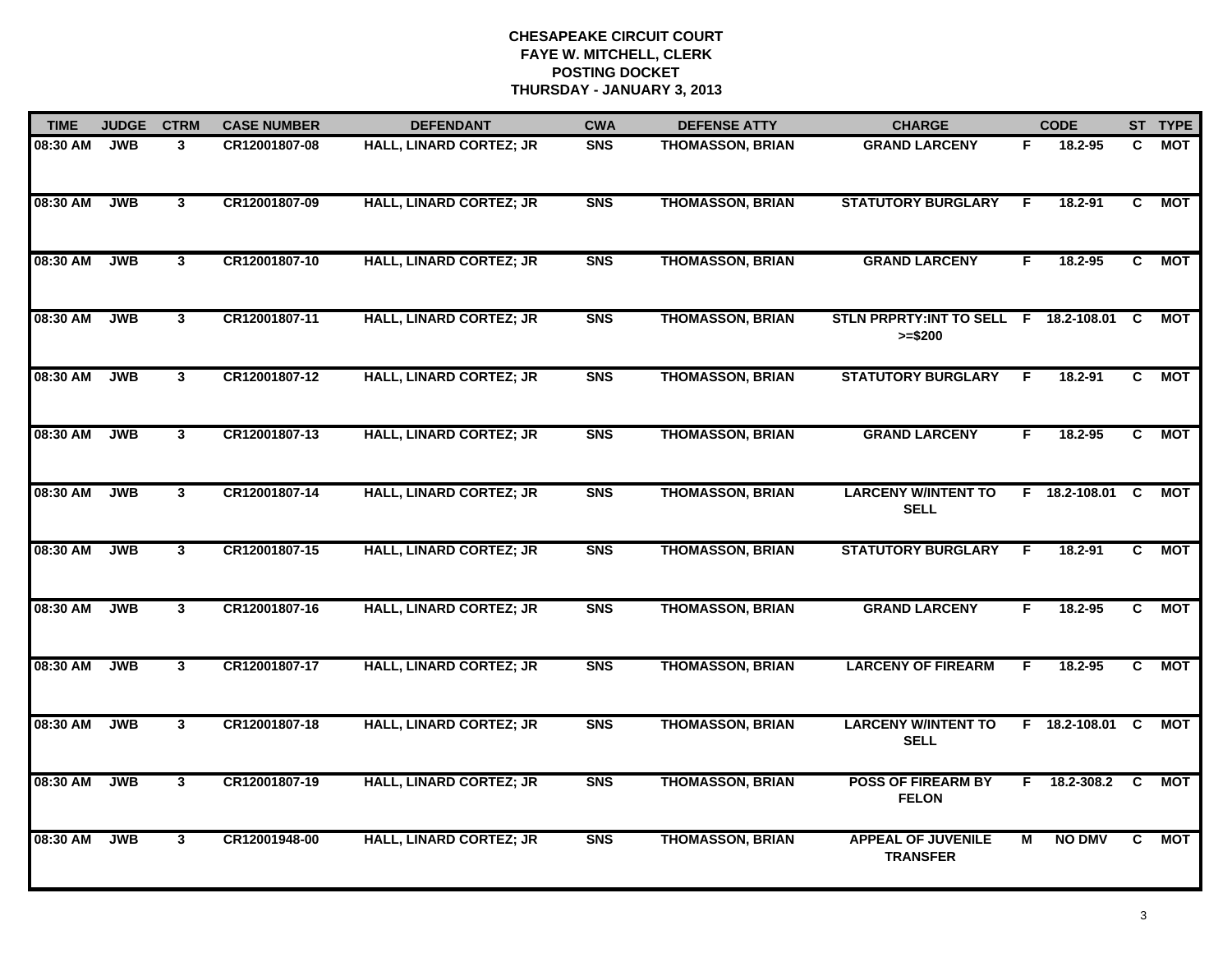| <b>TIME</b> | <b>JUDGE</b> | <b>CTRM</b>             | <b>CASE NUMBER</b> | <b>DEFENDANT</b>                | <b>CWA</b> | <b>DEFENSE ATTY</b>     | <b>CHARGE</b>                                       |     | <b>CODE</b>         |   | ST TYPE       |
|-------------|--------------|-------------------------|--------------------|---------------------------------|------------|-------------------------|-----------------------------------------------------|-----|---------------------|---|---------------|
| 08:30 AM    | <b>JWB</b>   | 3                       | CR12002021-00      | <b>LAMB, ERLENE LAWANDA</b>     | <b>KAR</b> | <b>TAYLOR, MATTHEW</b>  | <b>GRAND LARCENY</b>                                | F.  | 18.2-95             | B | <b>SENR</b>   |
| 08:30 AM    | <b>BHK</b>   | 4                       | CR12001659-00      | <b>SMITH, JAMES THOMAS; II</b>  | <b>MSI</b> | <b>BARLOW, JASON</b>    | <b>PWID COCAINE</b>                                 | F.  | 18.2-248            |   | C SENR        |
| 08:30 AM    | <b>BHK</b>   | $\overline{4}$          | CR12001659-01      | <b>SMITH, JAMES THOMAS; II</b>  | <b>MSI</b> | <b>BARLOW, JASON</b>    | <b>PWID COCAINE</b>                                 | F   | 18.2-248            |   | C SENR        |
| 08:30 AM    | <b>BHK</b>   | 4                       | CR12001660-01      | <b>STOVER, LEON KRISE; III</b>  | <b>MSI</b> | <b>JELICH, JOHN</b>     | <b>PWID COCAINE</b>                                 | F.  | 18.2-248            |   | <b>B</b> SENR |
| 08:30 AM    | <b>BHK</b>   | 4                       | CR11002891-00      | <b>SWANNER, MICHAEL DANIEL</b>  | <b>ASA</b> | <b>SHIREY, JENIFER</b>  | <b>DAMAGE/TRESP PUBLIC</b><br><b>UTIL &gt;\$200</b> | F.  | 18.2-162            |   | C SENR        |
| 08:30 AM    | <b>BHK</b>   | $\overline{\mathbf{4}}$ | CR11002891-01      | <b>SWANNER, MICHAEL DANIEL</b>  | <b>ASA</b> | <b>SHIREY, JENIFER</b>  | <b>CONSPIRE/COMMIT GRAND F</b><br><b>LARCENY</b>    |     | $18.2 - 23$         |   | C SENR        |
| 08:30 AM    | <b>BHK</b>   | $\overline{4}$          | CR11002891-02      | <b>SWANNER, MICHAEL DANIEL</b>  | <b>ASA</b> | <b>SHIREY, JENIFER</b>  | <b>ATTEMPTED GRAND</b><br><b>LARCENY</b>            | F   | 18.2-95             |   | C SENR        |
| 08:30 AM    | <b>BHK</b>   | 4                       | CR11002891-03      | <b>SWANNER, MICHAEL DANIEL</b>  | <b>ASA</b> | <b>SHIREY, JENIFER</b>  | <b>STATUTORY BUGLARY</b>                            | F.  | 18.2-91             |   | C SENR        |
| 08:30 AM    | <b>BHK</b>   | 4                       | CR12003095-00      | <b>SWANNER, MICHAEL DANIEL</b>  | <b>ASA</b> | <b>JANKELL, PETER</b>   | <b>VIOL PROBATION ON FEL</b><br><b>OFF</b>          | - F | 19.2-306            | C | <b>REV</b>    |
| 08:30 AM    | <b>BHK</b>   | 4                       | CR04A00439-03      | <b>VANN, DALVONTA DEMETRIUS</b> | <b>ASA</b> | <b>JANKELL, PETER</b>   | <b>PROBATION VIOLATION</b>                          | F   | 19.2-306            | C | <b>REV</b>    |
| 08:30 AM    | <b>BHK</b>   | 4                       | CR05A02700-01      | <b>VANN, DALVONTA DEMETRIUS</b> | <b>ASA</b> | <b>JANKELL, PETER</b>   | <b>PROBATION VIOLATION</b>                          | F.  | 19.2-306            | C | <b>REV</b>    |
| 08:30 AM    | <b>BHK</b>   | $\overline{4}$          | CR12002076-00      | <b>WILLIAMS, DEMETRIUS M</b>    | <b>KAP</b> | <b>MORRIS, DIALLO K</b> | <b>DUI-3RD</b>                                      |     | $F$ C.18.2-266      |   | C SENR        |
| 08:30 AM    | <b>BHK</b>   | 4                       | CR12002076-01      | <b>WILLIAMS, DEMETRIUS M</b>    | <b>KAP</b> | <b>MORRIS, DIALLO</b>   | <b>SUSP O/L</b>                                     |     | M B.46.2-301 S SENR |   |               |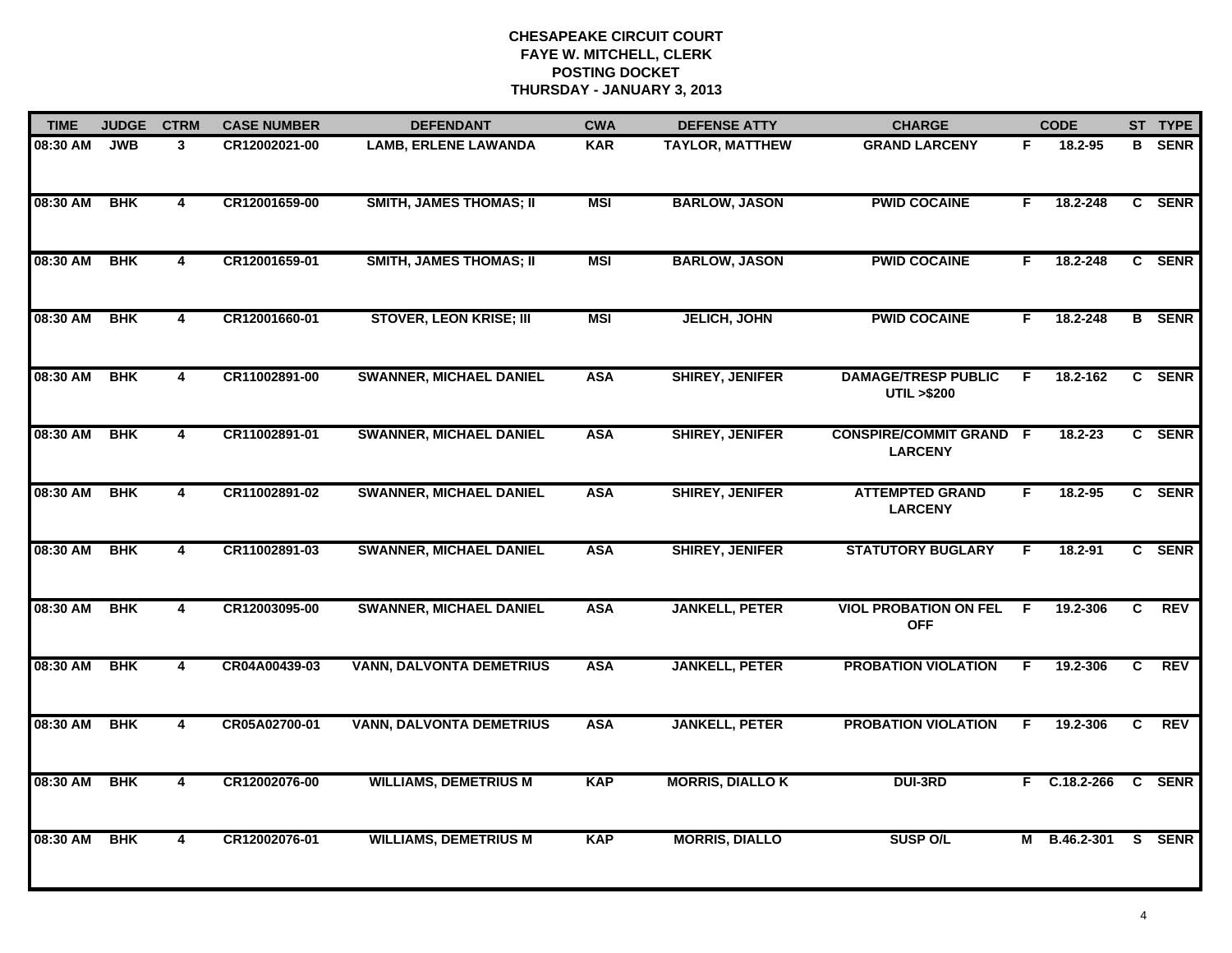| <b>TIME</b>   | <b>JUDGE</b> | <b>CTRM</b>    | <b>CASE NUMBER</b> | <b>DEFENDANT</b>                 | <b>CWA</b> | <b>DEFENSE ATTY</b>     | <b>CHARGE</b>                              |     | <b>CODE</b> |    | ST TYPE         |
|---------------|--------------|----------------|--------------------|----------------------------------|------------|-------------------------|--------------------------------------------|-----|-------------|----|-----------------|
| 08:30 AM      | <b>BHK</b>   | 4              | CR12002076-02      | <b>WILLIAMS, DEMETRIUS M</b>     | <b>KAP</b> |                         | <b>EXP TEMP TAGS</b>                       | м   | 46.2-1564   |    | S SENR          |
| 08:30 AM MATA |              | 5              | CR12001268-00      | <b>ALSTON, WILLIAM CAESAR</b>    | <b>AEJ</b> | Gilchrist, Kurt A.      | <b>ASSAULT &amp; BATTERY</b>               | М   | 18.2-57     |    | C SENR          |
| 08:30 AM MATA |              | 5              | CR12001268-01      | <b>ALSTON, WILLIAM CAESAR</b>    | <b>AEJ</b> | Gilchrist, Kurt A.      | <b>THIRD OFFENSE</b><br><b>CONCEALMENT</b> | F.  | 18.2-103    |    | C SENR          |
| 08:30 AM MATA |              | 5              | CR12001268-02      | <b>ALSTON, WILLIAM CAESAR</b>    | <b>AEJ</b> | Gilchrist, Kurt A.      | <b>UNLAWFUL WOUNDING</b>                   | F.  | 18.2-51     |    | C SENR          |
| 08:30 AM MATA |              | 5              | CR10002625-02      | <b>DAVIS, WILLIAM GLENN</b>      | <b>TNH</b> | Gilchrist, Kurt A.      | <b>VIOL PROBATION ON FEL</b><br><b>OFF</b> | F.  | 19.2-306    | C  | <b>REV</b>      |
| 08:30 AM MATA |              | 5              | CR10003312-00      | <b>TREAT, JEFFREY PHILLIP</b>    | <b>TNH</b> | <b>LABOUNTY, OKSANA</b> | <b>GRAND LARCENY</b>                       | F.  | 18.2-95     | в  | $\overline{cc}$ |
| 08:30 AM MATA |              | $\overline{5}$ | CR12002984-00      | <b>WILLIS, WILBERT JEROME</b>    | <b>TNH</b> | Givando, Stephen P      | <b>VIOL PROBATION ON FEL</b><br><b>OFF</b> | - F | 19.2-306    | C  | <b>REV</b>      |
| 08:30 AM      | <b>RDS</b>   | 6              | CR12001673-00      | <b>GARY, CLARENCE WESLEY; JR</b> | <b>MLK</b> | <b>WINN, A ROBINSON</b> | <b>STATUTORY BURGLARY</b>                  | F.  | 18.2-91     |    | <b>B</b> SENR   |
| 08:30 AM      | <b>RDS</b>   | 6              | CR11001783-01      | <b>HOWARD, PAUL DANIEL</b>       | CRG        | Wegman, Robert L.       | <b>VIOL PROBATION ON FEL</b><br><b>OFF</b> | - F | 19.2-306    |    | C SENR          |
| 08:30 AM      | <b>RDS</b>   | 6              | CR12001911-00      | <b>HOWARD, PAUL DANIEL</b>       | <b>WHC</b> | <b>KUNKLE, KENNETH</b>  | <b>GRND LARCENY</b>                        | F.  | $18.2 - 95$ |    | C SENR          |
| 08:30 AM      | <b>RDS</b>   | 6              | CR12002260-00      | PIGGOTT, JOSE ALONZO             | <b>DAW</b> | <b>MASON, J</b>         | <b>ATTEMPT FORGERY</b>                     | F.  | 18.2-172    | C. | <b>SENR</b>     |
| 08:30 AM      | <b>RDS</b>   | 6              | CR12002260-01      | PIGGOTT, JOSE ALONZO             | <b>DAW</b> | <b>MASON, J</b>         | <b>OBTAIN MONEY BY FALSE F</b>             |     | 18.2-178    |    | C SENR          |
| 08:30 AM      | <b>RDS</b>   | 6              | CR12002260-02      | PIGGOTT, JOSE ALONZO             | <b>DAW</b> | <b>MASON, JEFFREY</b>   | <b>ATTEMPT FORGERY</b>                     | F.  | 18.2-172    |    | C SENR          |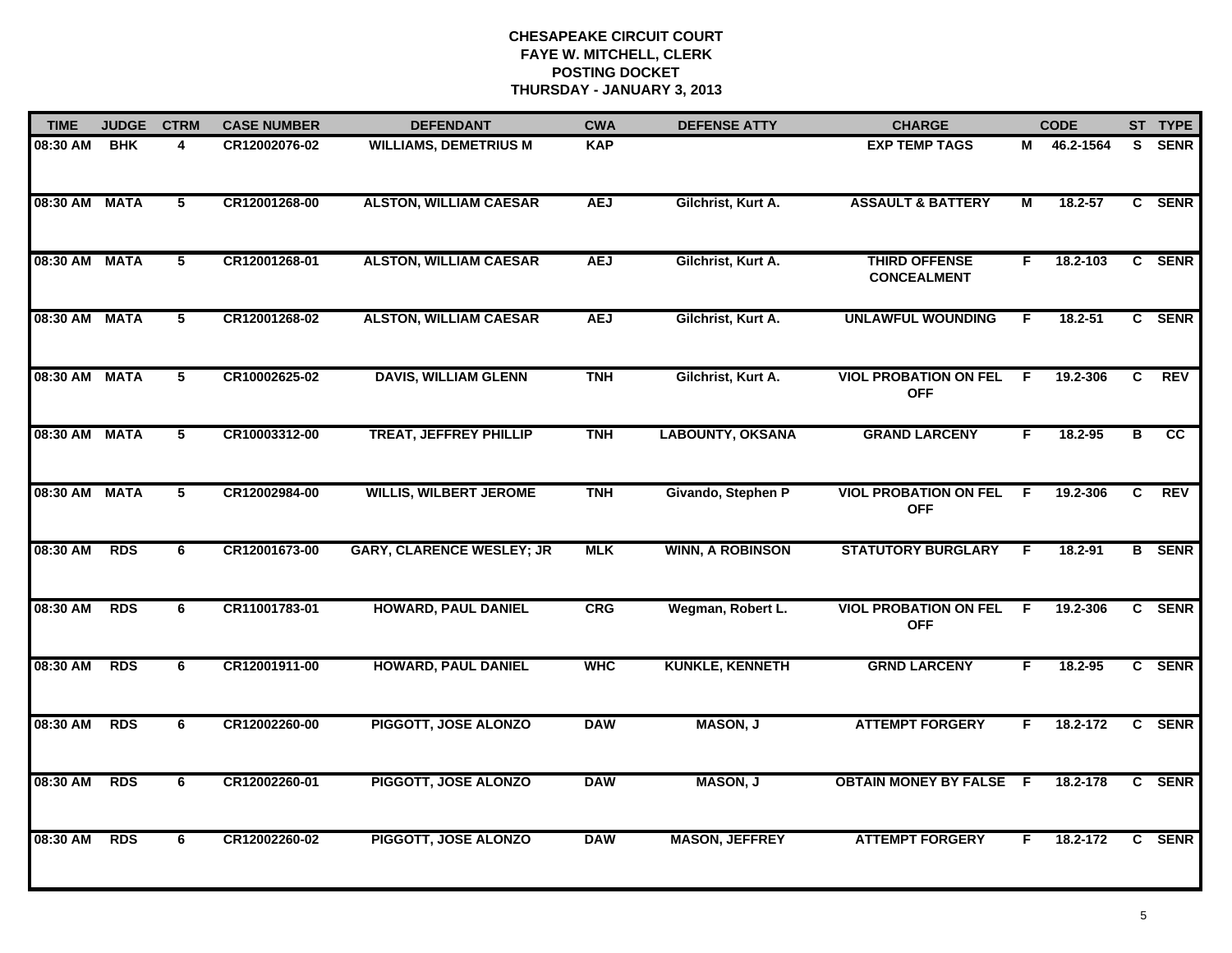| <b>TIME</b>   | <b>JUDGE</b> | <b>CTRM</b>    | <b>CASE NUMBER</b> | <b>DEFENDANT</b>                  | <b>CWA</b> | <b>DEFENSE ATTY</b>     | <b>CHARGE</b>                                       |    | <b>CODE</b>   |    | ST TYPE       |
|---------------|--------------|----------------|--------------------|-----------------------------------|------------|-------------------------|-----------------------------------------------------|----|---------------|----|---------------|
| 08:30 AM      | <b>RDS</b>   | 6              | CR10001015-01      | <b>STARLING, CLANCY DAN</b>       | <b>DJH</b> | JELICH, JOHN            | VIOL GOOD BEHAV ON FEL F<br><b>OFF</b>              |    | 19.2-306      | C. | <b>REV</b>    |
| 08:30 AM      | <b>RDS</b>   | 6              | CR12002093-00      | <b>STARLING, CLANCY DAN; JR</b>   | <b>DJH</b> | <b>GIVANDO, STEPHEN</b> | <b>PRISONER ESCAPE</b>                              | F. | 53.1-203      | C  | <b>SENR</b>   |
| 9:00 AM       | <b>MATA</b>  | 5              | ***                | <b>DRUG COURT</b>                 |            | $***$                   | $***$                                               |    |               |    |               |
| 09:30 AM MATA |              | $\overline{2}$ | CR12000947-00      | <b>ACKISS, KAHLYL</b>             | <b>ANM</b> | <b>MASON, SHARON B</b>  | <b>UNLAWFUL WOUNDING</b>                            | F. | 18.2-51       | C  | <b>TBS</b>    |
| 09:30 AM MATA |              | $\mathbf{2}$   | CR12000947-01      | <b>ACKISS, KAHLYL</b>             |            | <b>MASON, SHARON</b>    | <b>FAIL TO APPEAR;</b><br><b>CONTEMPT</b>           | м  | 18.2-456      | C  | <b>TBS</b>    |
| 09:30 AM MATA |              | $\mathbf{2}$   | CR12003076-00      | <b>GONZALEZ, MIKAEL ALEXANDER</b> | <b>AEJ</b> |                         | <b>DWI: 1ST OFF, BAC &gt; .20%</b>                  | M  | 18.2-266      |    | <b>B</b> ADAT |
| 09:30 AM MATA |              | $\overline{2}$ | CR12002667-00      | <b>HLASNICEK, ELIZABETH ANN</b>   | <b>ANM</b> | <b>GOODMAN, ERIC</b>    | <b>DUI 2ND</b>                                      |    | M B.18.2-266  |    | <b>B</b> ADAT |
| 09:30 AM MATA |              | $\overline{2}$ | CR12003117-01      | <b>HOSKINS, ROY A</b>             | <b>AEJ</b> | <b>KORSLAND, ERIC</b>   | <b>POSS HEROIN</b>                                  | F. | 18.2-250      |    | <b>B</b> ADAT |
| 09:30 AM MATA |              | $\overline{2}$ | CR12003117-03      | <b>HOSKINS, ROY A</b>             | <b>AEJ</b> | <b>KORSLAND, ERIC</b>   | <b>UNAUTH DISTRIB CTRL</b><br><b>DRUG PARA</b>      | м  | 54.1-3466     |    | <b>B</b> ADAT |
| 09:30 AM MATA |              | $\overline{2}$ | CR12003117-02      | <b>HOSKINS, ROY A</b>             | <b>AEJ</b> | <b>KORSLAND, ERIC</b>   | <b>POSS FIREARM W/ DRUGS F</b>                      |    | 18.2-308.4    |    | <b>B</b> ADAT |
| 09:30 AM MATA |              | $\mathbf{2}$   | CR12003117-00      | <b>HOSKINS, ROY A</b>             | <b>AEJ</b> | <b>KORSLAND, ERIC</b>   | <b>POSS COCAINE</b>                                 | F. | 18.2-250      |    | <b>B</b> ADAT |
| 09:30 AM MATA |              | $\overline{2}$ | CR13000018-00      | <b>JENNETTE, DEXTER MARIO</b>     |            | <b>SHORT, JAMES</b>     | <b>UNAUTH USE OF VEH</b><br><b>LARCENY &lt;200</b>  | М  | 18.2-102      |    | C ADAT        |
| 09:30 AM MATA |              | $\mathbf{2}$   | CR12002894-00      | <b>JENNETTE, DEXTER MARIO</b>     | <b>BKF</b> | <b>PLOTT, STEPHEN</b>   | <b>ASSAULT &amp; BATTERY-FAM M</b><br><b>MEMBER</b> |    | $18.2 - 57.2$ |    | <b>B</b> ADAT |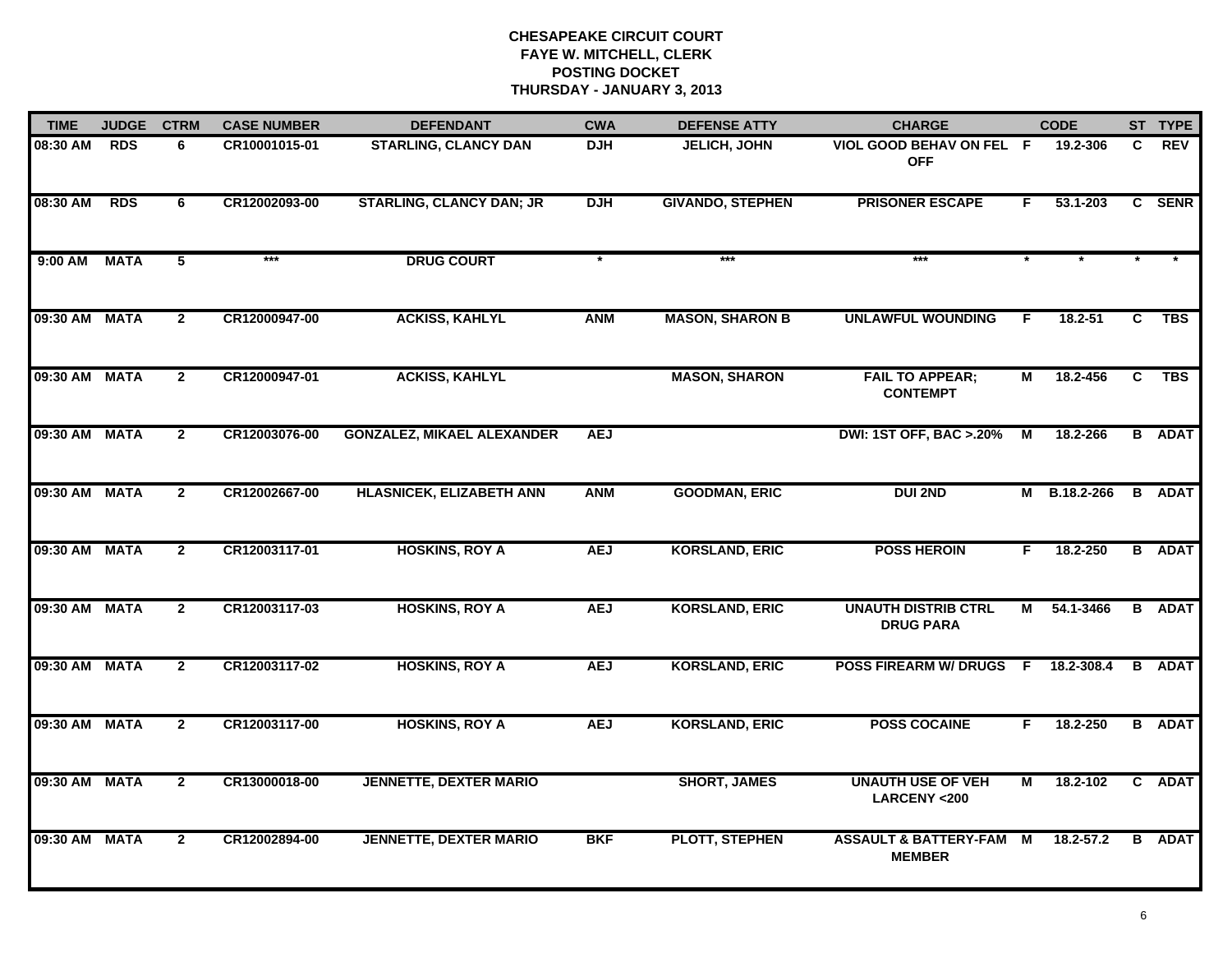| <b>TIME</b>   | <b>JUDGE</b> | <b>CTRM</b>    | <b>CASE NUMBER</b> | <b>DEFENDANT</b>                   | <b>CWA</b> | <b>DEFENSE ATTY</b>    | <b>CHARGE</b>                                |    | <b>CODE</b>  |              | ST TYPE       |
|---------------|--------------|----------------|--------------------|------------------------------------|------------|------------------------|----------------------------------------------|----|--------------|--------------|---------------|
| 09:30 AM      | <b>MATA</b>  | $\mathbf{2}$   | CR12002438-00      | <b>LENNEX, RONOKER SYLVESTER</b>   | <b>AEJ</b> |                        | <b>VIOL PROBATION ON FEL</b><br><b>OFF</b>   | -F | 19.2-306     | C.           | <b>ADAT</b>   |
| 09:30 AM      | <b>MATA</b>  | $\overline{2}$ | CR12003100-00      | <b>RIDDICK, MARK A</b>             | <b>DJH</b> | <b>FLAX, SCOTT</b>     | HABITUAL OFFENDER 2ND F B.46.2-357<br>(ACC)  |    |              |              | <b>B</b> ADAT |
| 09:30 AM MATA |              | $\mathbf{2}$   | CR12003100-01      | <b>RIDDICK, MARK A</b>             | <b>DJH</b> | <b>FLAX, SCOTT</b>     | <b>HIT &amp; RUN</b>                         |    | M B.46.2-894 | B            | <b>ADAT</b>   |
| 09:30 AM      | <b>MATA</b>  | $\mathbf{2}$   | CR12003087-00      | <b>WILLIAMS, DOMINIQUE ANTONIO</b> |            |                        | <b>VIOL PROBATION ON FEL F</b><br><b>OFF</b> |    | 19.2-306     |              | <b>SC</b>     |
| 10:00 AM      | <b>JWB</b>   | $\mathbf{3}$   | CR12002810-00      | <b>BROTHERS, LUTHER LASHAWN</b>    | <b>MSI</b> | Taylor, Matthew T; SR  | DRUGS: POSSESS SCHIOR F<br>Ш                 |    | 18.2-250     |              | <b>B</b> PLEA |
| 10:00 AM      | <b>JWB</b>   | 3 <sup>1</sup> | CR11000769-00      | PERSON, WILLIAM LYNDEL             | <b>MSI</b> | <b>JONES, DAVID</b>    | PWID SCHEDULE I/II CONT F<br><b>SUBST</b>    |    | 18.2-248     | $\mathbf{c}$ | <b>BOND</b>   |
| 10:00 AM      | <b>JWB</b>   | $\mathbf{3}$   | CR11000769-01      | PERSON, WILLIAM LYNDEL             | MSI        | <b>JONES, DAVID</b>    | <b>POSSESSION OF</b><br><b>MARIJUANA</b>     |    | M 18.2-250.1 |              | C BOND        |
| 10:00 AM      | <b>BHK</b>   | 4              | CR11000530-00      | <b>BANKS, MELISSA LYNN</b>         | <b>AEJ</b> | Taylor, Matthew T; SR  | <b>RECKLESS DRIVING</b>                      | М  | 46.2-852     |              | <b>B</b> TRYL |
| 10:00 AM      | <b>BHK</b>   | 4              | CR12003119-00      | <b>DEBOIS, ROBERT ANTHONY</b>      | <b>AEJ</b> | <b>ZEDD, GORDAN A</b>  | <b>POSS COCAINE</b>                          | F  | 18.2-250     |              | <b>B</b> TRYL |
| 10:00 AM      | <b>BHK</b>   | 4              | CR12002859-00      | <b>FALTZ, FREDERICK LAMONT</b>     | <b>AEJ</b> | <b>SMITH, HERMAN C</b> | <b>POSS ECSTASY</b>                          | F  | 18.2-250     |              | <b>B</b> TRYL |
| 10:00 AM      | <b>BHK</b>   | 4              | CR12002860-00      | <b>FALTZ, KEESHAWNA</b>            | <b>AEJ</b> |                        | <b>BREAK AND ENTER</b>                       | F. | 18.2-91      |              | <b>B</b> TRYL |
| 10:00 AM      | <b>BHK</b>   | $\overline{4}$ | CR12002860-01      | <b>FALTZ, KEESHAWNA</b>            | <b>AEJ</b> |                        | <b>ASSAULT AND BATTER</b>                    | М  | 18.2-57      |              | C TRYL        |
| 10:00 AM      | <b>BHK</b>   | 4              | CR12002895-00      | <b>HILL, MARCUS ALONZO</b>         | <b>AEJ</b> | Winn, A. Robinson      | UNAUTH DELIVERY IN JAIL M                    |    | 18.2-474     |              | <b>B</b> TRYL |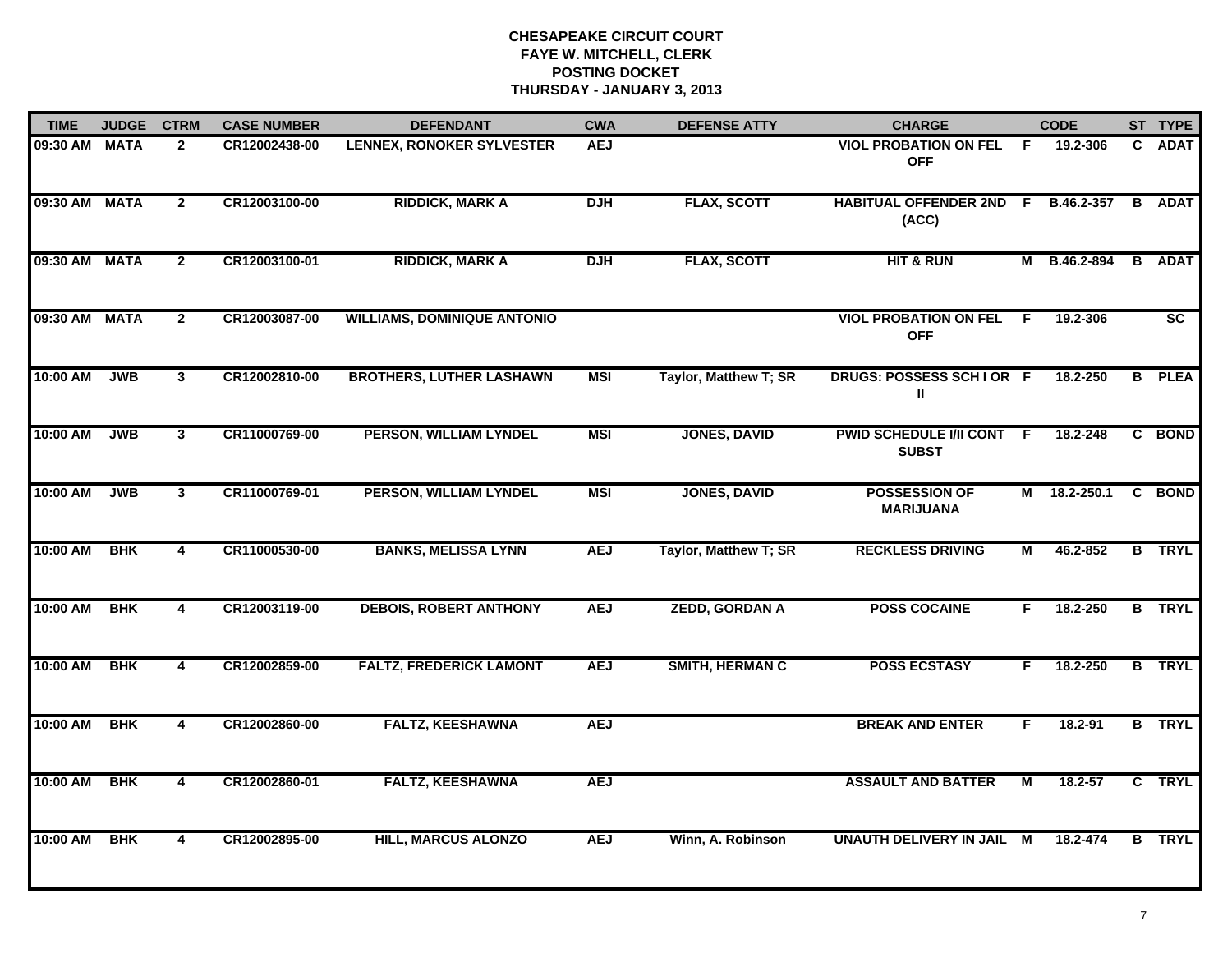| <b>TIME</b>   | <b>JUDGE</b> | <b>CTRM</b>             | <b>CASE NUMBER</b> | <b>DEFENDANT</b>                 | <b>CWA</b> | <b>DEFENSE ATTY</b>       | <b>CHARGE</b>                                 |    | <b>CODE</b>    |   | ST TYPE         |
|---------------|--------------|-------------------------|--------------------|----------------------------------|------------|---------------------------|-----------------------------------------------|----|----------------|---|-----------------|
| 10:00 AM      | <b>BHK</b>   | 4                       | CR05003237-00      | <b>HOLMES, CALVIN LAWRENCE</b>   | <b>AEJ</b> | <b>KATHLEEN A. ORTIZ</b>  | <b>GRAND LARCENY</b>                          | F. | 18.2-95        | в | $\overline{cc}$ |
| 10:00 AM      | <b>BHK</b>   | $\overline{\mathbf{4}}$ | CR05003239-00      | <b>HOLMES, CALVIN LAWRENCE</b>   | <b>AEJ</b> | <b>KATHLEEN A. ORTIZ</b>  | <b>GRAND LARCENY</b>                          | F. | 18.2-95        | В | <b>CC</b>       |
| 10:00 AM      | <b>BHK</b>   | $\overline{\mathbf{4}}$ | CR05003241-00      | <b>HOLMES, CALVIN LAWRENCE</b>   | <b>AEJ</b> | <b>KATHLEEN A. ORTIZ</b>  | <b>GRAND LARCENY</b>                          | F. | 18.2-95        | В | cc              |
| 10:00 AM      | <b>BHK</b>   | 4                       | CR12002438-00      | <b>LENNEX, RONOKER SYLVESTER</b> | <b>AEJ</b> |                           | <b>VIOL PROBATION ON FEL</b><br><b>OFF</b>    | F. | 19.2-306       |   | C BOND          |
| 10:00 AM MATA |              | 5                       | CR12003181-00      | <b>ALLEN, RAVEN</b>              | <b>ASA</b> |                           | <b>FAIL TO APPEAR;</b><br><b>CONTEMPT</b>     | М  | 18.2-456       |   | <b>SC</b>       |
| 10:00 AM MATA |              | 5                       | CR12000857-00      | <b>COSTON, JUSTIN</b>            | <b>KMS</b> | Fasanaro, Michael F.; Jr. | <b>FORGE CHECK</b>                            | F. | 18.2-172       |   | <b>B</b> TRYL   |
| 10:00 AM MATA |              | 5                       | CR12000857-01      | <b>COSTON, JUSTIN</b>            | <b>KMS</b> | Fasanaro, Michael F.; Jr. | <b>UTTER FORGED CHECK</b>                     | F  | 18.2-172       | C | <b>TRYL</b>     |
| 10:00 AM      | <b>MATA</b>  | $5\overline{ }$         | CR12000857-02      | <b>COSTON, JUSTIN</b>            | <b>KMS</b> | Fasanaro, Michael F.; Jr. | <b>CREDIT CARD FRAUD-</b><br><b>FELONY</b>    | F. | 18.2-195       |   | <b>B</b> TRYL   |
| 10:00 AM      | <b>MATA</b>  | 5                       | CR12000857-03      | <b>COSTON, JUSTIN</b>            | <b>KMS</b> | Fasanaro, Michael F.; Jr. | <b>CREDIT CARD THEFT</b>                      | F. | 18.2-192       |   | <b>B</b> TRYL   |
| 10:00 AM      | <b>MATA</b>  | 5                       | CR12000857-04      | <b>COSTON, JUSTIN</b>            | <b>KMS</b> | Fasanaro, Michael F.; Jr. | <b>OBT IDENTIFYING INFO-</b><br><b>FELONY</b> |    | $F$ 18.2-186.3 |   | <b>B</b> TRYL   |
| 10:00 AM MATA |              | 5                       | CR12002642-00      | <b>MITCHELL, KENYA</b>           | <b>BKF</b> | <b>MORRIS, DIALLO</b>     | <b>VIOL PROBATION ON FEL F</b><br><b>OFF</b>  |    | 19.2-306       |   | C BOND          |
| 10:00 AM      | <b>MATA</b>  | 5                       | CR12000962-00      | <b>OWENS, RICHARD LEROY</b>      | <b>ASA</b> | <b>BYRUM, ERICA</b>       | <b>STATUTORY BURGLARY</b>                     | -F | 18.2-91        |   | C TRYL          |
| 10:00 AM      | <b>MATA</b>  | $\overline{5}$          | CR12000962-01      | <b>OWENS, RICHARD LEROY</b>      | <b>ASA</b> | <b>BYRUM, ERICA</b>       | <b>DAMAGE PROPERTY</b>                        | М  | 18.2-137       |   | C TRYL          |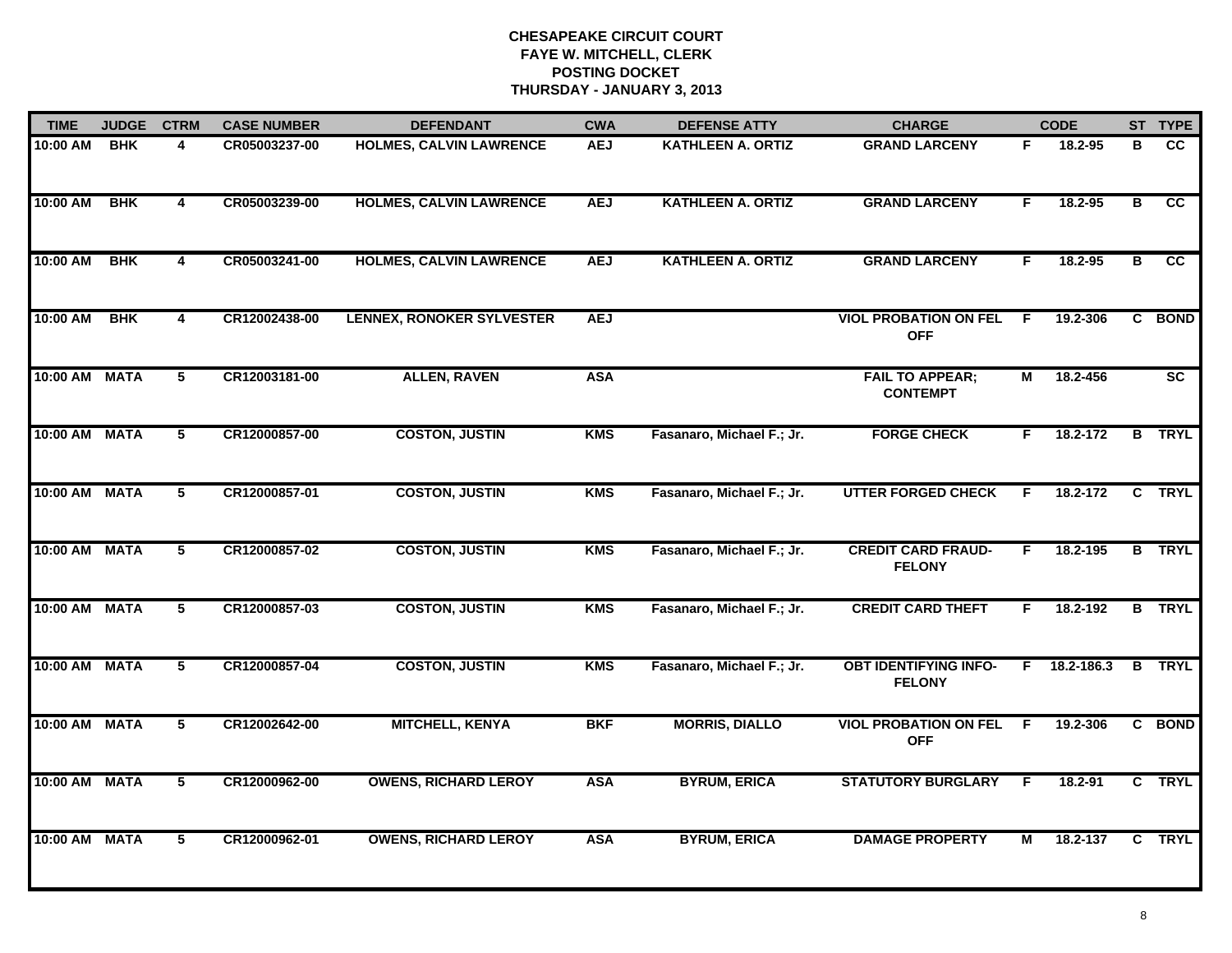| <b>TIME</b>   | <b>JUDGE</b> | <b>CTRM</b> | <b>CASE NUMBER</b> | <b>DEFENDANT</b>                | <b>CWA</b>     | <b>DEFENSE ATTY</b>      | <b>CHARGE</b>                                |    | <b>CODE</b>          |              | ST TYPE       |
|---------------|--------------|-------------|--------------------|---------------------------------|----------------|--------------------------|----------------------------------------------|----|----------------------|--------------|---------------|
| 10:00 AM MATA |              | 5           | CR12000962-02      | <b>OWENS, RICHARD LEROY</b>     | <b>ASA</b>     |                          | <b>DISOBEY JUDGEMENT;</b><br><b>CONTEMPT</b> | м  | 18.2-456             | C.           | <b>CAP</b>    |
| 10:00 AM      | <b>RDS</b>   | 6           | CR12003011-00      | <b>BROWN, NATASHA</b>           | <b>KAR</b>     | <b>MANNING, DIANE</b>    | <b>FORGERY</b>                               | F. | 18.2-168             |              | <b>B</b> PLEA |
| 10:00 AM      | <b>RDS</b>   | 6           | CR12003011-01      | <b>BROWN, NATASHA</b>           | <b>KAR</b>     | <b>MANNING, DIANE</b>    | <b>FORGERY</b>                               | F. | 18.2-168             |              | <b>B</b> PLEA |
| 10:00 AM      | <b>RDS</b>   | 6           | CR12003011-02      | <b>BROWN, NATASHA</b>           | <b>KAR</b>     | <b>MANNING, DIANE</b>    | <b>ID THEFT</b>                              | M  | 18.2-186.3           |              | <b>B</b> PLEA |
| 10:00 AM      | <b>RDS</b>   | 6           | CR12003011-03      | <b>BROWN, NATASHA</b>           | <b>KAR</b>     | <b>MANNING, DIANE</b>    | <b>ID THEFT</b>                              |    | M 18.2-186.3         |              | <b>B</b> PLEA |
| 10:00 AM RDS  |              | 6           | CR12003011-04      | <b>BROWN, NATASHA</b>           |                | <b>MANNING, DIANE</b>    | DRIVING ON SUSPEND O/L M B.46.2-301          |    |                      |              | <b>B</b> PLEA |
| 10:00 AM      | <b>RDS</b>   | 6           | CR12003011-05      | <b>BROWN, NATASHA</b>           |                | <b>MANNING, DIANE</b>    | DRIVING ON SUSPEND O/L M B.46.2-301          |    |                      | $\mathbf{C}$ | <b>PLEA</b>   |
| 10:00 AM      | <b>RDS</b>   | 6           | CR12003011-06      | <b>BROWN, NATASHA</b>           |                | <b>MANNING, DIANE</b>    | <b>NO INSP (2ND)</b>                         |    | M A.46.2-1158 B PLEA |              |               |
| 10:00 AM      | <b>RDS</b>   | 6           | CR12003011-07      | <b>BROWN, NATASHA</b>           |                | <b>MANNING, DIANE</b>    | <b>NO INSP (2ND)</b>                         |    | A.46.2-1158 B PLEA   |              |               |
| 10:00 AM      | <b>RDS</b>   | 6           | CR12002576-00      | <b>EPPS, GREGORY FITZGERALD</b> | S <sub>N</sub> | LaBounty, Oksana V       | <b>ASSAULT &amp; BATTER-FAMILY F</b>         |    | $18.2 - 57.2$        | C            | <b>MOT</b>    |
| 10:00 AM RDS  |              | 6           | CR12002685-00      | <b>FERGUSON, KEONA MONAE</b>    | <b>KAP</b>     | <b>KUNKLE, KENNETH M</b> | <b>GRAND LARCENY</b>                         | F. | 18.2-95              |              | <b>B</b> TRYL |
| 10:00 AM RDS  |              | 6           | CR12000661-00      | <b>HOBBS, RANDY DWAYNE</b>      | <b>SNS</b>     |                          | <b>ASSAULT &amp; BATTERY</b>                 | М  | 18.2-57              | C            | <b>MOT</b>    |
| 10:00 AM      | <b>RDS</b>   | 6           | CR12000661-01      | <b>HOBBS, RANDY DWAYNE</b>      | <b>SNS</b>     |                          | <b>ABDUCTION: INTENT TO</b><br><b>DEFILE</b> | F  | 18.2-48              | C            | <b>MOT</b>    |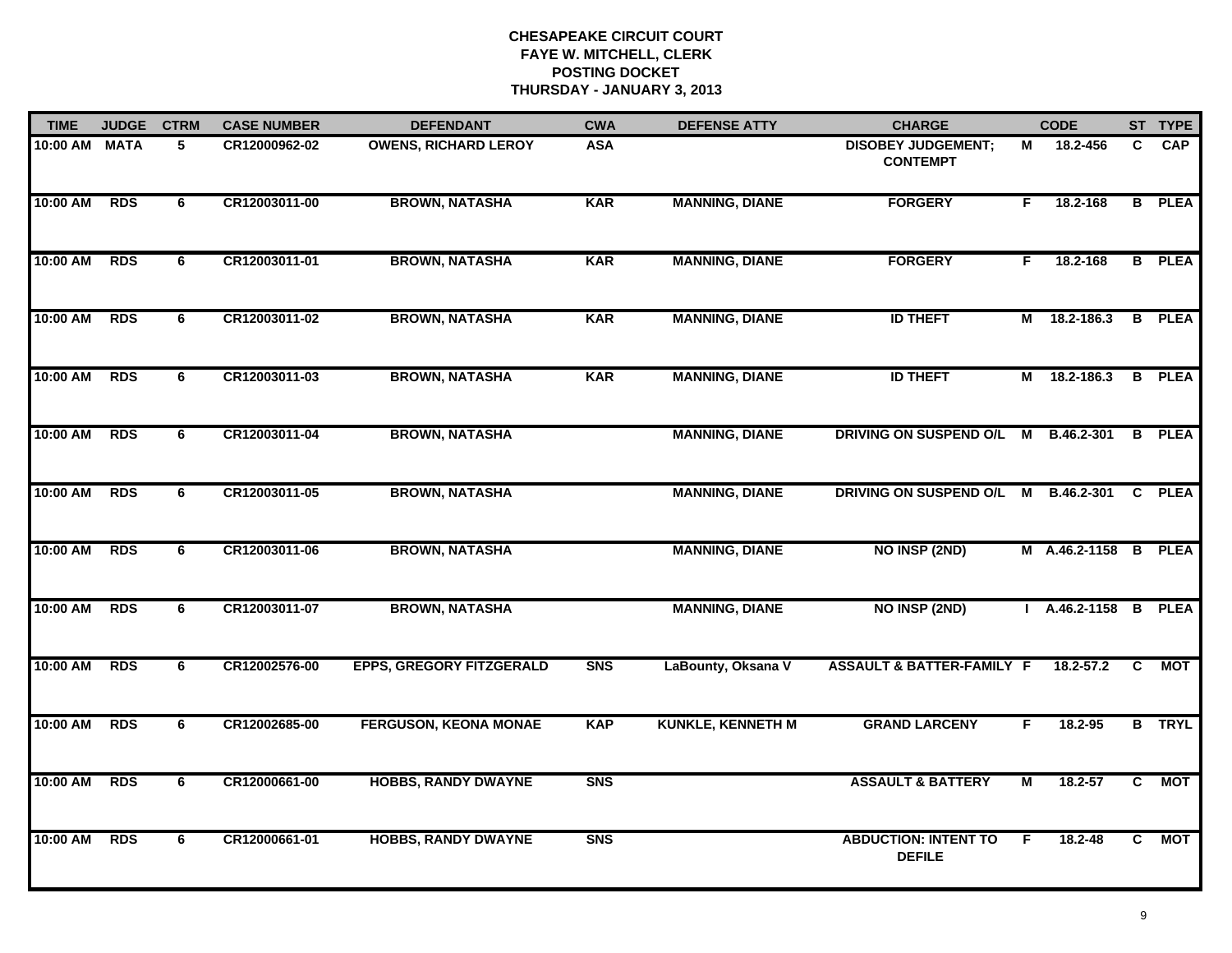| <b>TIME</b> | <b>JUDGE</b> | <b>CTRM</b> | <b>CASE NUMBER</b> | <b>DEFENDANT</b>              | <b>CWA</b>  | <b>DEFENSE ATTY</b>        | <b>CHARGE</b>                                     |   | <b>CODE</b> |    | ST TYPE     |
|-------------|--------------|-------------|--------------------|-------------------------------|-------------|----------------------------|---------------------------------------------------|---|-------------|----|-------------|
| 10:00 AM    | <b>RDS</b>   | 6.          | CR10003344-00      | <b>JARRETT, DARIUS LAMONT</b> | <b>KAP</b>  | Karle, Kimberly E.         | <b>POSS MARIJUANA</b>                             | M | 18.2-250.1  | S. | <b>ROL</b>  |
| 10:00 AM    | <b>RDS</b>   | 6.          | CR11001008-00      | <b>MOYE, WENDELL MARVELL</b>  | <b>NONE</b> | <b>BIEROWICZ, LEE ANNE</b> | <b>ASSAULT &amp; BATTERY-FAM</b><br><b>MEMBER</b> | M | 18.2-57.2   | B  | <b>CC</b>   |
| 10:00 AM    | <b>RDS</b>   | 6           | CR12003086-00      | <b>NURSE, ANDREW CARLTON</b>  | <b>KAR</b>  | Cronin, Eric T             | <b>ROBBERY</b>                                    |   | 18.2-58     | в  | <b>TRYL</b> |